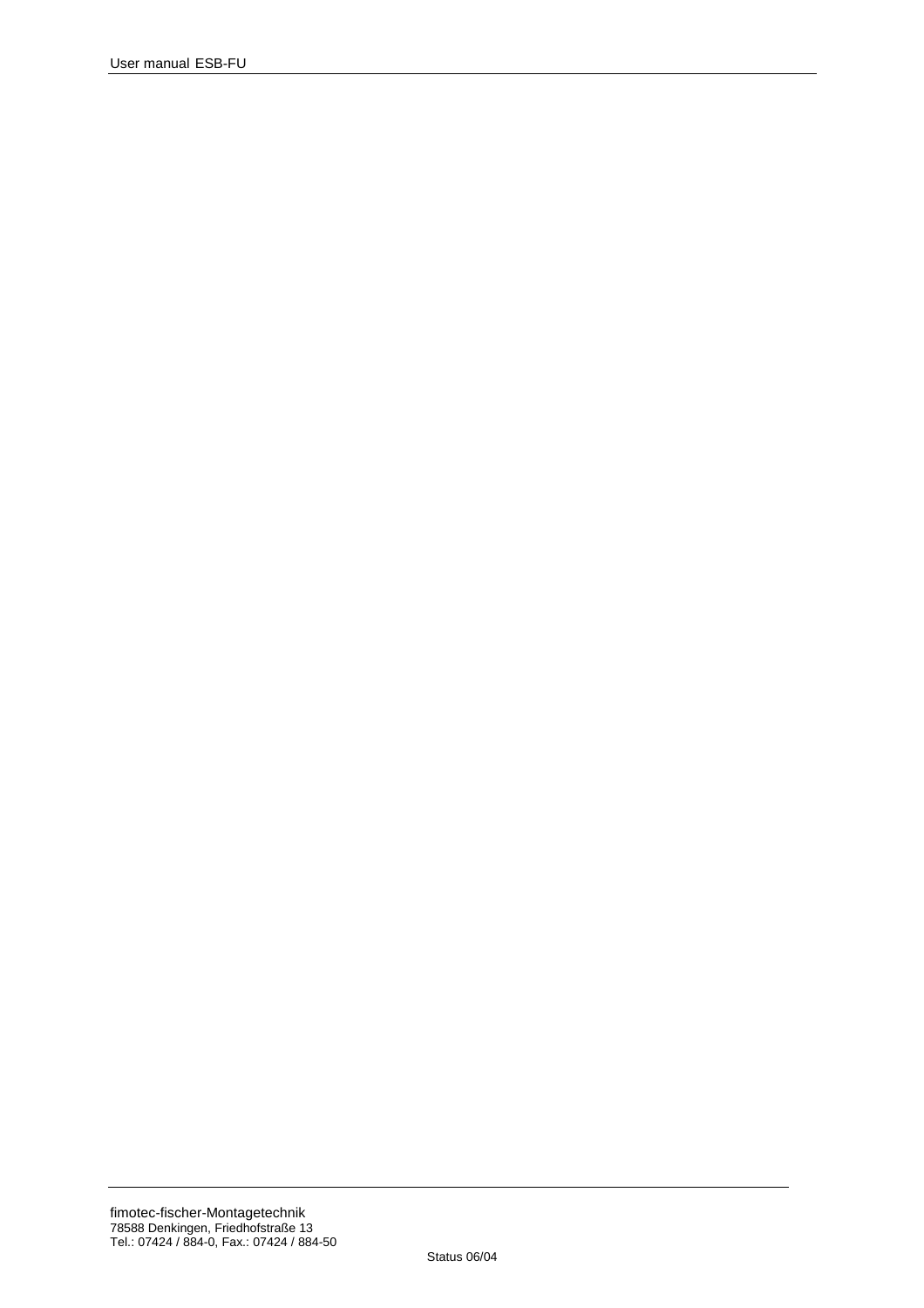## **Content**

|                                                  | Page    |
|--------------------------------------------------|---------|
| 1. Technical safety information for the user     | 1       |
| 2 General                                        | 2       |
| 3. Functional description                        | 2       |
| 4. Installation                                  | 3       |
| 5. Technical data                                | 3       |
| 6. Internal setting options                      | 3       |
| 7. Connections                                   | $4 - 5$ |
| 8. Overview plan                                 | 6       |
| 9. Error analysis                                | 6       |
| 10. Technical part and programming the converter | V       |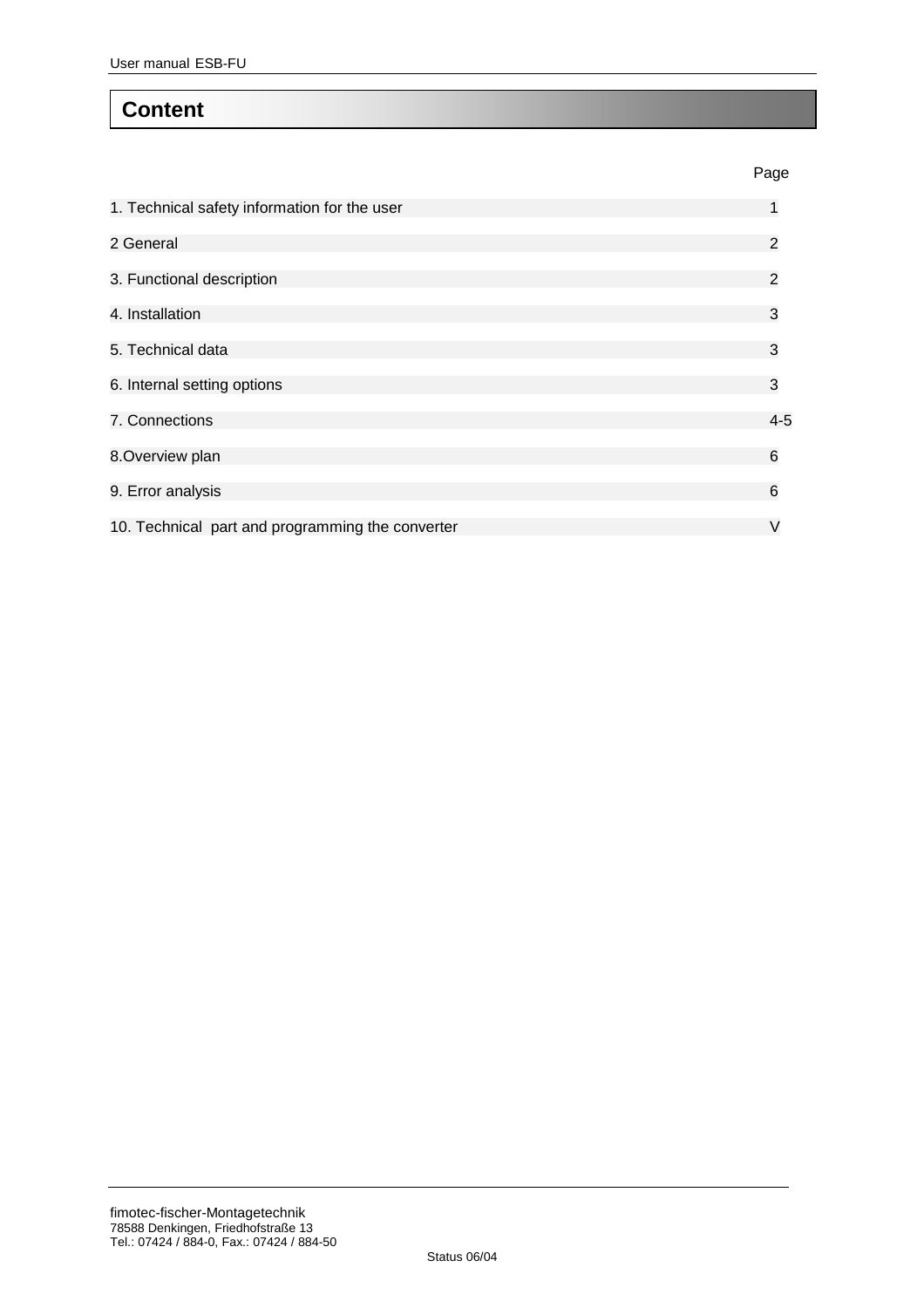# **Technical safety information for the user**

This description contains the necessary information for the intended use of the products described therein. This description is directed to technically qualified personnel.

Qualified personnel are persons who are authorized by the one responsible for the safety of the system to carry out their respectively necessary jobs on the system based on their education, experience and training, as well as their knowledge of the standards, regulations, accident prevention regulations and operating conditions, and who can detect and avoid any possible hazards thereby (definition for qualified personnel according to IEC 364).

#### **Hazard information**

The following information serves for the personal safety of the operating personnel as well as the safety of the described products and the devices connected to them.



#### **WARNING**!

Danger - High voltage.

Non-observance can lead to death or serious bodily injury or material damage.

- Disconnect the power supply before installation or deinstallation, as well as when changing a fuse or making structural modifications.
- Observe the valid accident prevention and safety regulations specific to the application.
- Before commissioning, check whether the nominal voltage of the device agrees with the local mains voltage.
- Emergency shut-down equipment must remain in effect in all operating modes. Unlocking the emergency shut-down equipment must not result in an uncontrolled restart.

#### **Intended use**

The devices described here are electrical equipment for use in industrial plants. They are designed for use in (automatic) control engineering.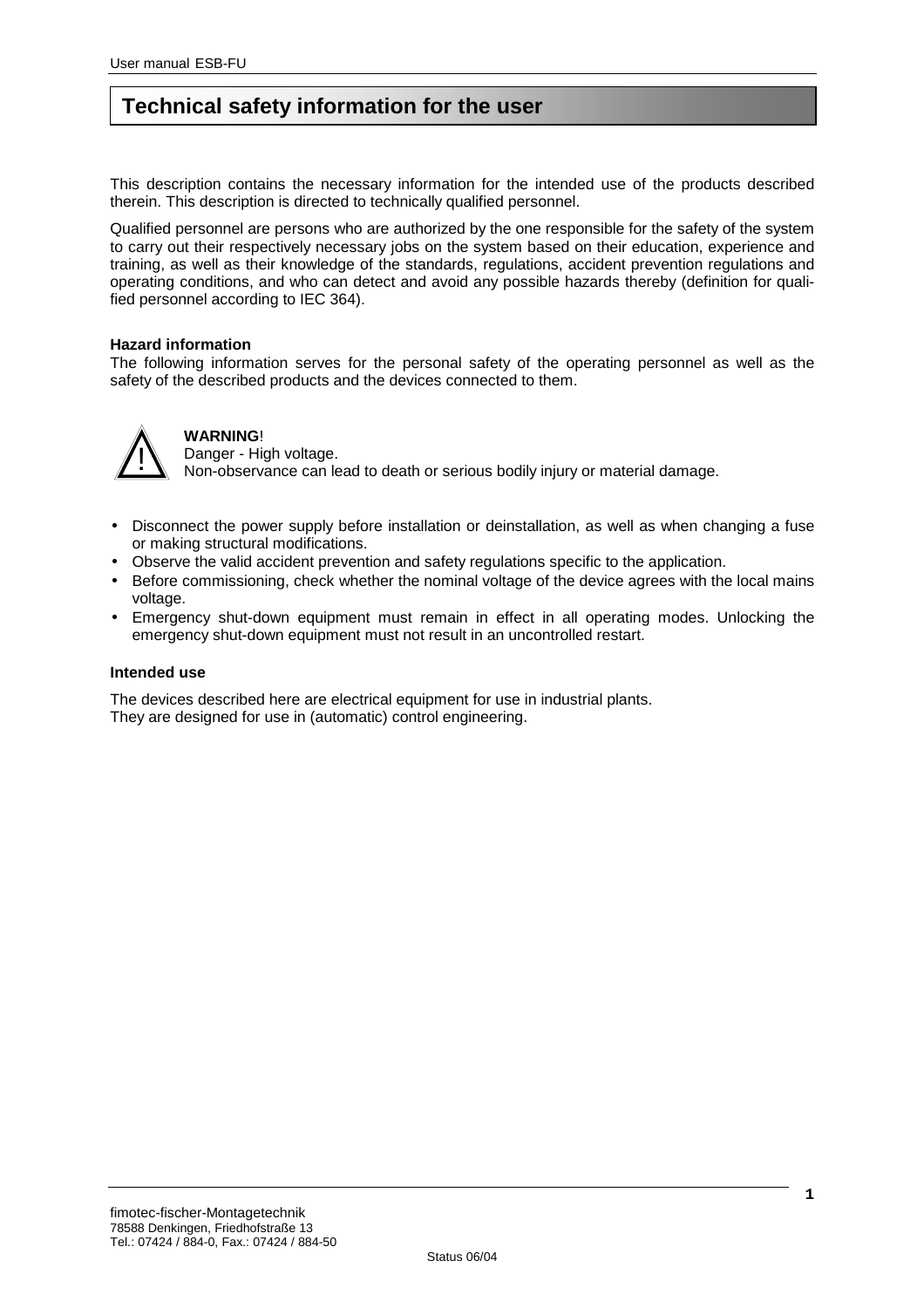### **2 General**

The devices described here are frequency converters for controlling the speed of three-phase motors. They work fully digitally, and are based on microprocessor technology. Based on their control characteristics, they are especially suitable for handling engineering, e.g. band drives. The devices are encased in robust aluminium profile housings. The feed line for the motor can be plugged in. A mains switch and the potentiometer for setting the speed are located on the front plate.



## **3. Functional description**

The motor speed is set over the installed potentiometer. The control curve of the voltage set-point can be limited by internal programming so that the complete rotational angle of the set-point potentiometer is made use of. Because it is digital, the device can get by completely without a trimming potentiometer. All settings can be carried out over the internal display and buttons. An exact description of the settable parameters can be found in the second technical part of this description.

A control input allows the device to be switched ON or OFF by another system, which provides a floating contact load (e.g. an SPS). This input has an internal effect on the power semiconductor. If the device should stop, the output is blocked and the set-point is set to zero. When the device is turned on again, it starts smoothly. This input operates as follows: Contact closed = Control on.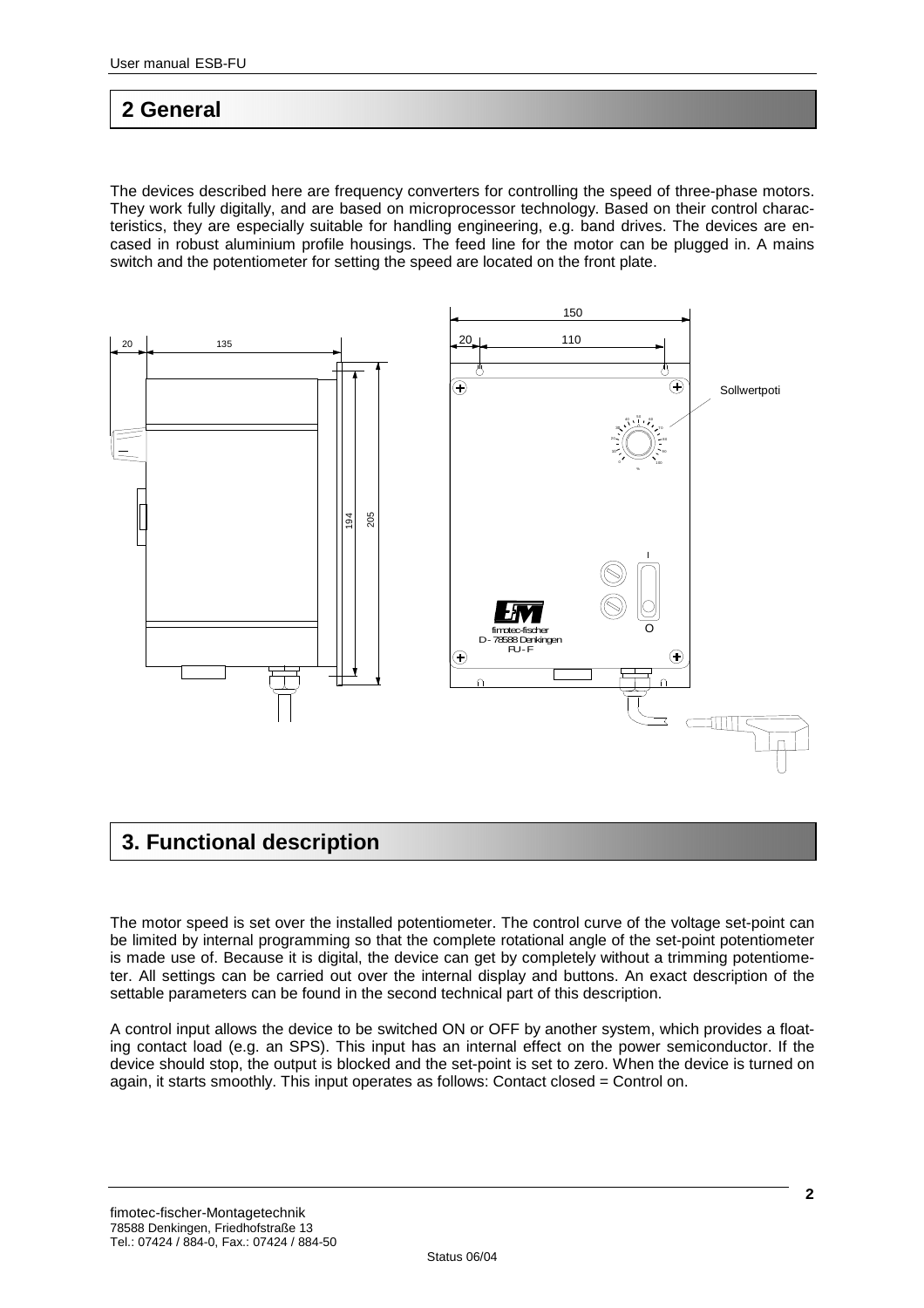## **4. Installation**

To install the device, there are fixing boreholes in the base plate for M4 screws. The device should be installed vertically with the connections toward the bottom. Since heat develops when the device is operating, installation in the immediate vicinity of other heat sources should be avoided in order to prevent overheating. Several devices can be installed directly next to each other, however.

The mounting grooves in the wall of the housing can also be use for fixing; standardized M6 square nuts can be used for this purpose.

# **5. Technical data**

| <b>TYPE</b>              | <b>ESB-FU</b>                    |
|--------------------------|----------------------------------|
| Motor output rating      | $0.4$ KW                         |
| Output power             | 1.0 KVA                          |
| Input power rating       | 1.2 KVA                          |
| Connection voltage       | 230 V, + 6% / - 10%              |
| Output voltage           | 3 x 220 V                        |
| Device's nominal current | 2,4a                             |
| Output frequency range   | $0.5120$ Hz                      |
| Set-point                | $010$ V, DC                      |
| System of protection     | IP 54                            |
| Ambient temperature      | 045C                             |
| Input fuses              | 3.15 A middle bracket            |
| <b>Dimensions</b>        | 150 x 90 x 155 mm                |
| Applied standards        | EN 50081-2, EN 50082-2, VDE 0160 |

## **6. Internal setting options**

#### **!! CAUTION Before opening the device and when working inside the device, pull out the mains plug !!**



If internal settings are to be made, the front plate of the device has to be taken off. Four screws have to be removed (each in a corner of the front plate). The front plate can then be removed from the housing.

The internal setting options are explained in detail in the second part starting with page V.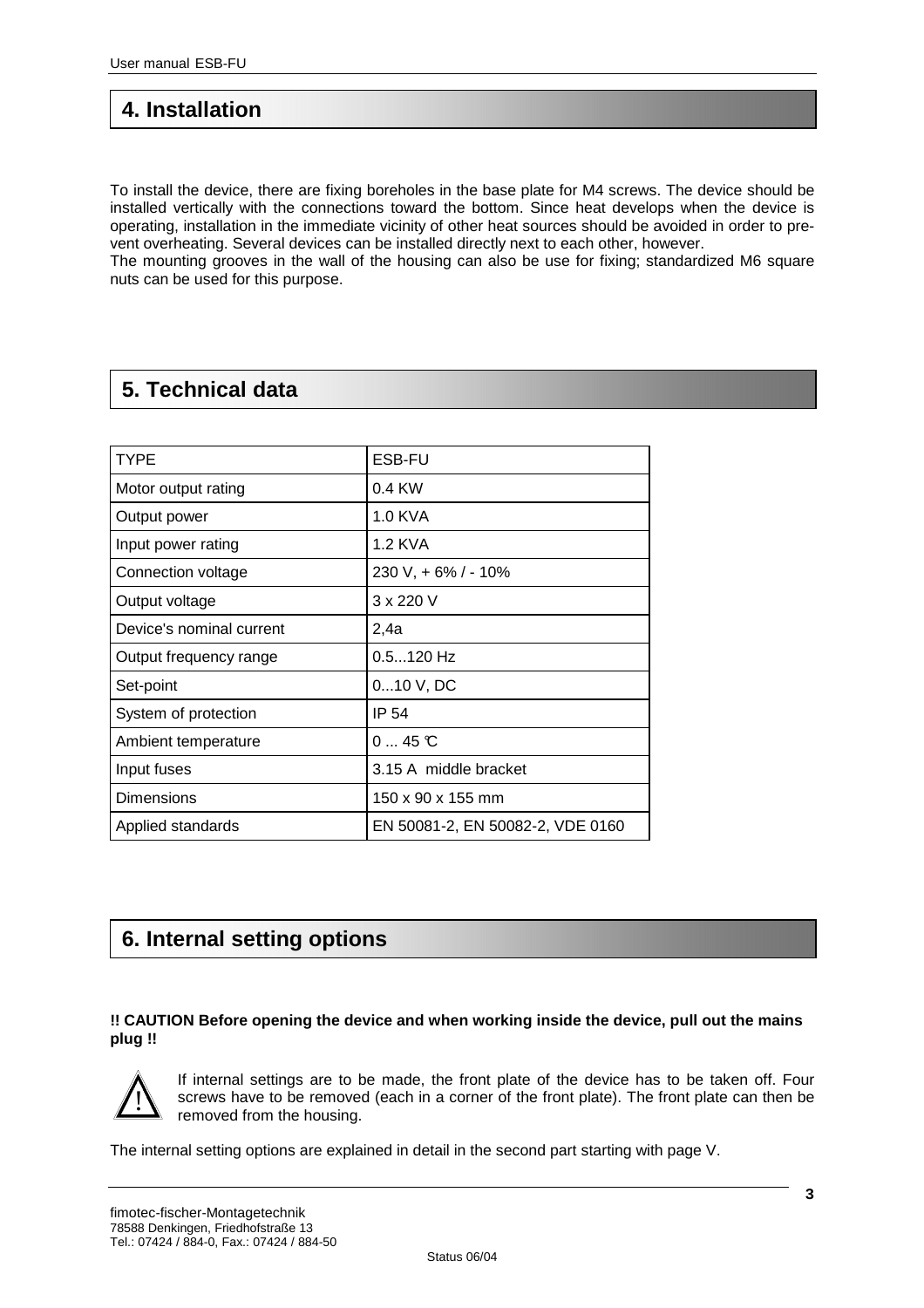#### **Connection and function of the control input**

When using the control input, the blind plug (PG 7) must be replaced by a cable connection PG 7 in the housing. Instead of the bridge on the terminals "PC" (until 08/2000 "SD") and "STR", an external switch contact can be connected (see page 3-5 in the second part of the user manual). For long control cables or for laying them together with other mains cables, a shielded cable should be used. The control input acts as an On/Off switch to the motor. Only the power semiconductors are blocked here, however, without there being a galvanic isolation as with mains switches. For frequent switching, such as cyclic operation, etc. this type of switching is preferable to the mains on-and-off switching.

#### **Important !**

**If the control input is not used, the terminals "PC" (until 08/2000 "SD") and "STF" must be bridged.** 

### **7. Control unit connection**

The devices have a mains cable with a shockproof plug and a socket for the output to the motor. When connecting the output cable, due to EMC reasons it must be made sure that a shielded cable is used, and that a contact spring is used in the cable connection to ground the braided shield of the cable to the housing. In addition to these measures, the shield of the output cable should be attached to Terminal 4, so that there is a perfect electric ground connection.

| Motor plug: | Socket                                        | (Article CONTACT) H-A3 MAG No.: 10.4225 +<br>socket H-A 3 BS No.: 10.4210    |
|-------------|-----------------------------------------------|------------------------------------------------------------------------------|
|             | Counterplug                                   | (Article CONTACT) H-A 3 Mts11 No.: 10.4275 +<br>socket H-A 3 SS No.: 10.4200 |
|             | EMC contact spring PG   No.: 75 000 200<br>11 |                                                                              |

#### **Motor socket**

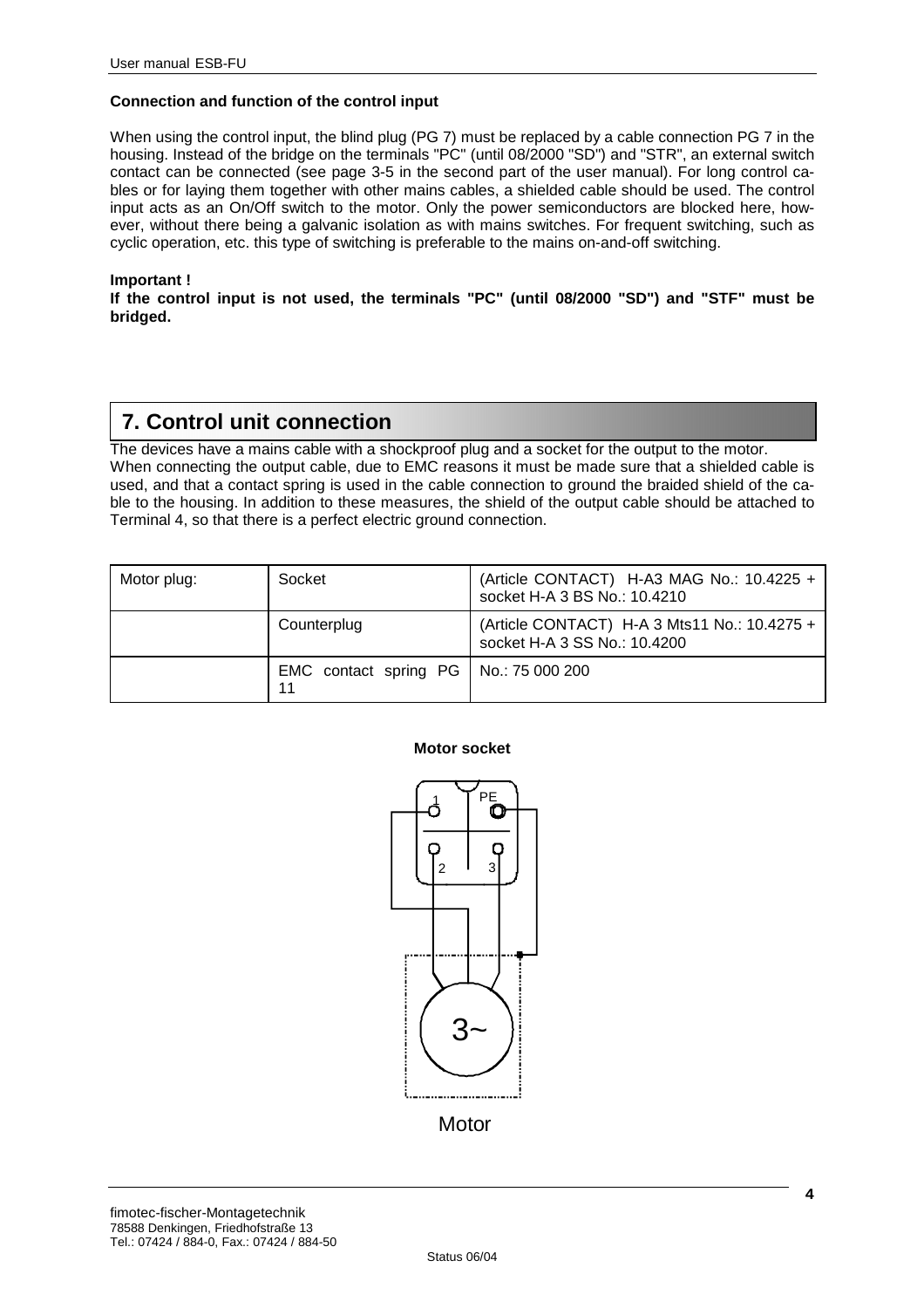**Before putting the motor into operation, the local conditions are to be checked:**

- Magnitude of mains voltage
- Power rating of the motor